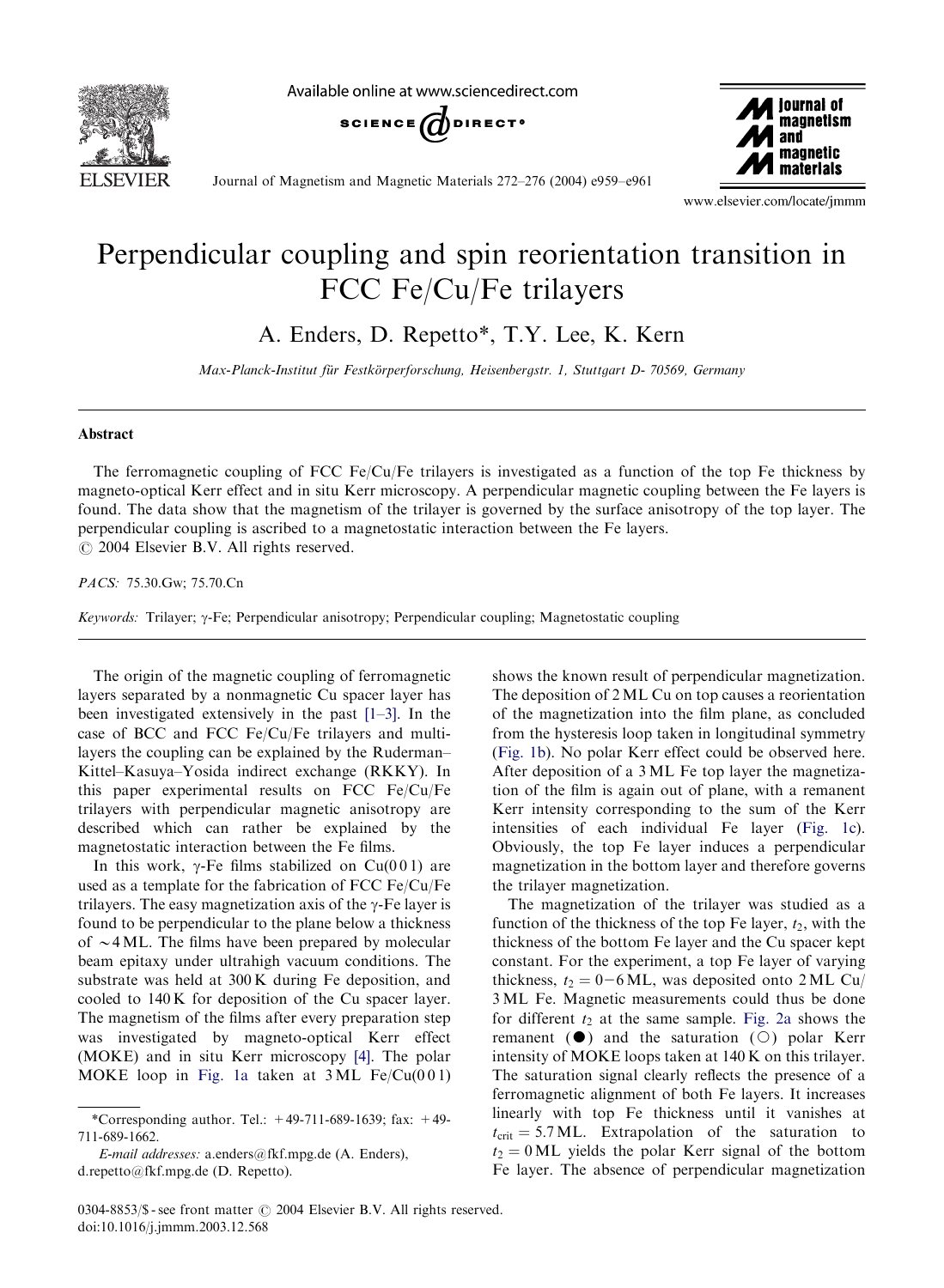<span id="page-1-0"></span>

Fig. 1. Polar (a, c) and longitudinal (b) MOKE hysteresis loops of 3 ML Fe (a), 2ML Cu/3ML Fe (b) 3 ML Fe/2ML Cu/3ML Fe (c) films on  $Cu(001)$ .



Fig. 2. (a) Magnetization of a trilayer,  $t_2ML$  Fe/2ML Cu/ 3 ML Fe/Cu(001), as a function of the top Fe thickness  $t_2$ , (b) Kerr images at  $t_2 = 2.5$  ML (left) and 3.5 ML (right), (c) polar MOKE at  $t_2 = 0.8$  ML (I), 3.1 ML (II), 4.7 ML (III), 5.4ML (IV).

above the critical thickness  $t_{\text{crit}} = 5.7 \text{ ML}$  in Fig. 2(a) is due to the spin reorientation into the film plane. Only in the thickness range  $2.5 \, \text{ML} < t_2 < 3.5 \, \text{ML}$  remanence and saturation have identical values. Here, squareshaped magnetization loops, as shown for  $t_2 = 3.1 \text{ ML}$ in Fig. 2(cII), are found. Below 2.5 ML and above 3.5 ML, only s-shaped magnetization loops with no remanent magnetization at  $H = 0$  are measured (Fig. 2(cI) and (cIII)).

The zero remanence for  $t_2 < 2.5$  ML and  $t_2 > 3.5$  ML was further investigated by in situ Kerr microscopy. The contrast in the Kerr images of Fig. 2b is due to the presence of magnetic domains with opposite magnetization perpendicular to the plane. Kerr images have been taken on the trilayer at positions of  $t_2 = 2.5 \text{ ML}$ (Fig. (2b) left) and  $t_2 = 3.5 \text{ ML}$  (right). Due to the

wedge-shape of the top Fe layer, the thickness  $t_2$ increases within the images from the left to the right by  $0.1 \text{ ML}$  per  $100 \mu \text{m}$ . Both images clearly show a transition from single-domain to multi-domain magnetization state. The particular s-shape of the hysteresis loops can be understood by the break-up of the film magnetization into magnetic domains with opposite magnetization at zero field, thus canceling out the net magnetic moment accessible to MOKE. Such a transition into a multi-domain state is not uncommon for single films with perpendicular anisotropy at a thickness just below the spin reorientation transition into the plane [\[5\].](#page-2-0) It is the result of the competition between the energy needed to introduce domain walls,  $\gamma$ , and the gain of magnetostatic energy,  $f_{\text{MS}}$ , when the sample's stray field is reduced. On the other hand, the domain state transition below 2.5 ML is unusual. Additional experiments prove that a transition towards a multi-domain state only occurs if the  $t<sub>2</sub>$  is small compared to the bottom Fe layer thickness  $t_1$ , as is the case in Fig. 2. The ratio  $t_1/t_2$  seems to be decisive for the domain state.

The results are in agreement with the picture of a coupled magnetization of the two Fe layers due to magnetostatic interaction. In this model, the magnetization of the bottom layer is aligned within the magnetic stray field of the top layer, which has a perpendicular easy axis due to the well-known anisotropy contribution at the  $\gamma$ -Fe-vacuum interface (Fig. 1(a)). Though, the total anisotropy,  $f_{\text{tot}}$ , of the trilayer is made up of the anisotropy contributions of both Fe layers. With increasing ratio  $t_1/t_2$  the  $f_{\text{tot}}$  is reduced due to the inplane anisotropy contribution of the bottom layer. As a result, for a large ratio  $t_1/t_2$  the domain wall energy  $\gamma \sim \sqrt{Af_{\text{tot}}}$  becomes small and the formation of domains energetically favorable since it decreases  $f_{\text{MS}}$ . Domains are thus created in two cases: if  $t_1$  is large compared to  $t_2$ due to the reduced perpendicular  $f_{\text{tot}}$ , and for large  $t_2$ close to  $t_{\text{crit}}$  due to the large  $f_{\text{MS}}$ .

Further support for the dominating role of the top layer magnetization driving the magnetization of the whole trilayer comes from adsorption experiments: Adsorption of 1.8 L of oxygen leaves the magnetization of both Fe layers uncoupled within the plane. In equivalence to the oxygen adsorption on single  $\gamma$ -Fe layers [\[6\]](#page-2-0) the anisotropy at the Fe-vacuum interface of the top layer is altered by the adsorbate, causing a spin reorientation into the plane. As a result, its magnetostatic field that aligns the bottom layer vanishes.

In conclusion, our experimental results allow interpretation of the ferromagnetic coupling of two FCC Fe layers separated by a Cu spacer layer as a magnetostatic interaction rather than the RKKY-type indirect exchange interaction often found for trilayer systems.